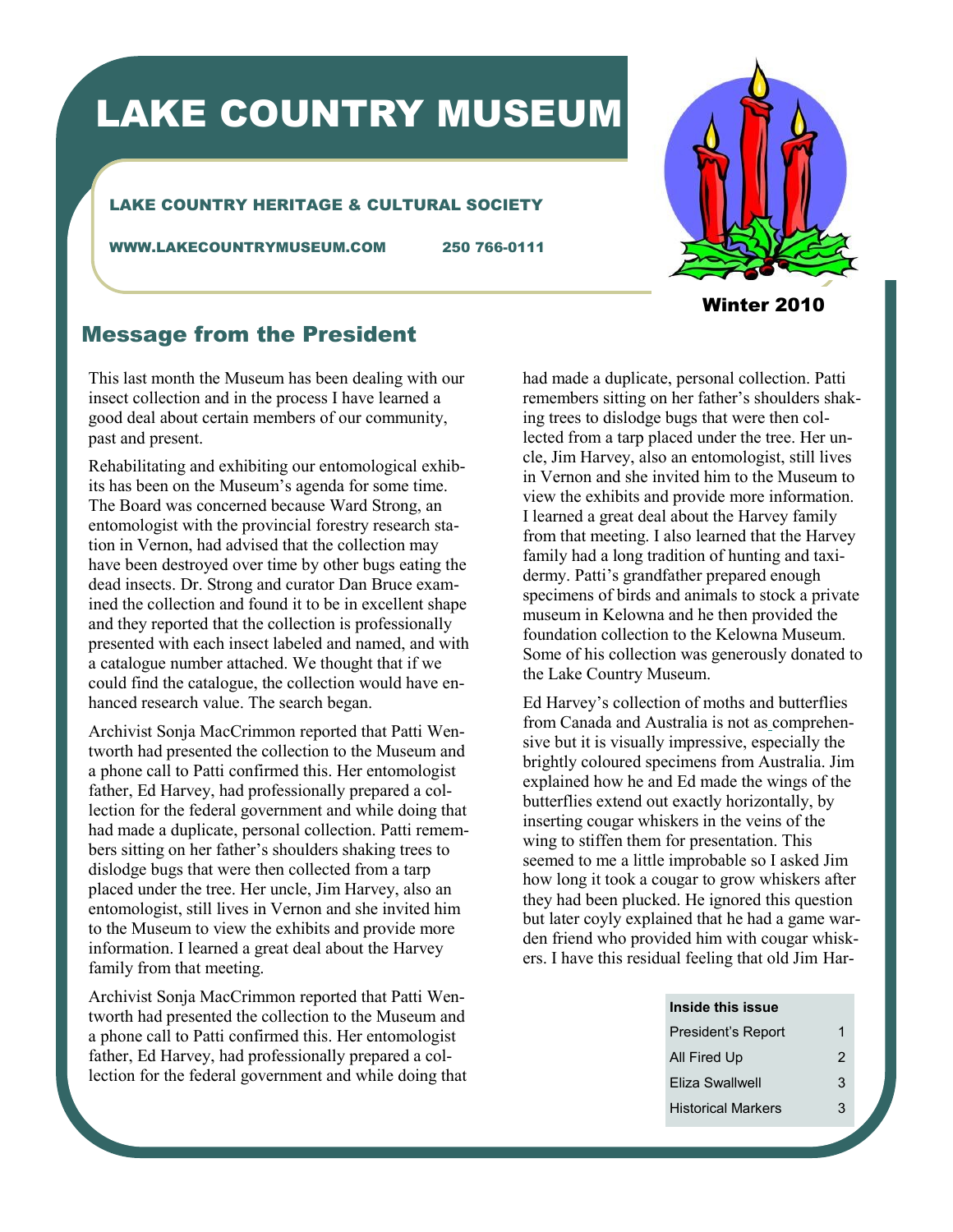#### *Continued from page 1*

-vey was playing me. How many cougar whiskers would an entomologist need to support a large collection of butterfly wings? Is there a market for cougar whiskers?

Jim Harvey also explained the numbers associated with each insect. When a specimen was collected the details were entered on a pad of paper which had numbered sheets. This identifying note, along with the specimen and a leaf or branch of a tree on which it was found were placed in a tube and mailed to Ottawa. Likely no catalogue exists.

I certainly appreciate the Harvey family's contribution to our knowledge of natural history and to our Museum.

*Duane Thomson, President*

## All Fired Up

Historical facts may remain unchanged through decades, centuries and millennia, but modern approaches to documenting history need not remain the same as they have been in the past. This is the kind of vision that the Lake Country Museum subscribes to, and as a new exhibition reveals, this line of thinking is capable of producing a display that even larger museums would be proud to show.

Museum curator Dan Bruce says as the community grows the museum needs to grow along with it and expand its horizons. Local history will always be an important part of the Lake Country Museum, but it doesn't have to be everything. "This is our first themed show and I can promise you it won't be our last," says Bruce of the museums new exhibition entitled *All Fired Up*. "We need to get away from this idea that if something didn't come from Lake Country it doesn't belong in the museum. The museum should be a home for the treasures of the community." As immigrants arrive in town from other parts of the world Bruce sees value in appealing to their cultures as well. "I think some of the Mexicans who come to work here would just be amazed to see some of the pieces of Mexican pottery that we have on display here right now," says Bruce.

The museum describes its new show as an exhibition of ceramic masterpieces. The artifacts in the collection date back as much as 4,000 years ago and originate from cultures around the world including Iran, Mexico, China and more.It's mind boggling to view the pieces in the collection and consider the places they've been and the events they've been witness to during the course of their existence. The quality of craftsmanship of the artifacts is stunning. Perhaps the most amazing of all is the Prince of Wales Ice Pail, crafted in 1930 by Belleek Pottery Works Company Ltd. in Northern Ireland. The slightly iridescent pail with its intricately carved cherubs, mermaids, dolphins and horses looks more like an elegant trophy than a utility item. The Prince of Wales Ice Pail was one of the most expensive items every produced by Belleek Pottery.

*Chris Law, The Calendar*

## Eliza Jane(Simpson)Swalwell

The January 15, 1992 edition of The Calendar reported that "Swalwell" was the favourite choice of local residents for Lake Country's newest park. Public opinion greatly favoured this name, in remembrance of Eliza J. Swalwell. It is appropriate that some details of this pioneer's life be recorded.

Eliza Jane Simpson was born in the Okanagan Valley, December 14, 1868. Her father, George W. Simpson, arrived in the Okanagan in the 1860's. In 1870, he purchased (from the Brent family) property at the south end of Duck Lake. Eliza's mother, Sarah Stepetsa, was a First Nations woman from the south end of the Valley. Eliza lived her first few years on the property at Duck Lake, and in 1872 the Simpson family moved south to property on the Old Vernon Road, now the site of a golf course.

Eliza Jane Simpson had at least four younger siblings: George William Simpson (1871-1930), Sarah Ann Simpson (1875-1956; she married Victor Borrie, and they lived on the Reserve at Duck Lake), Thomas (1881-1912), and Charles (1891-1982). The younger Simpson children attended school at Ellison, but Eliza was probably taught at home, re